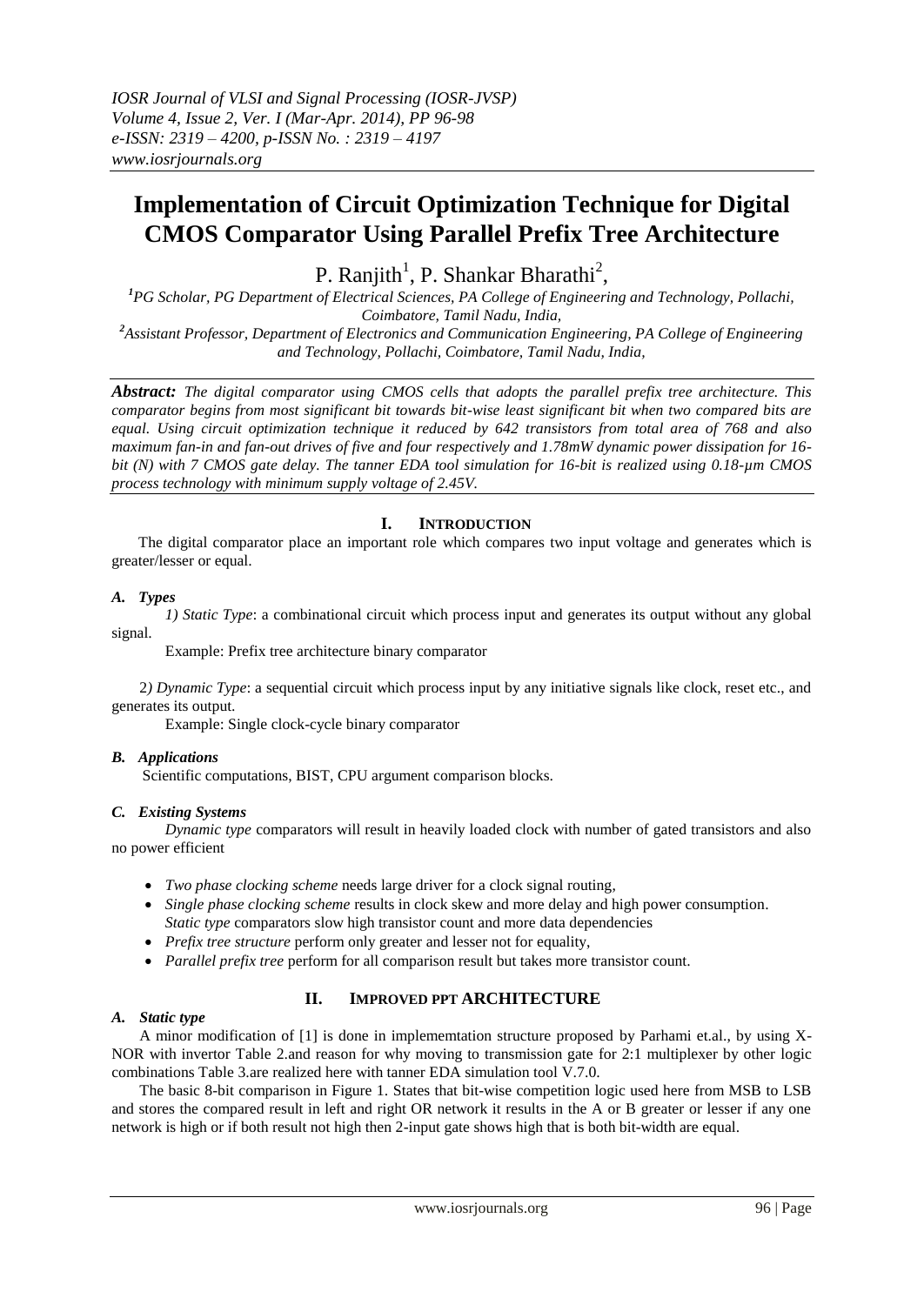

FIGURE 1. 8-B COMPARISON

### *B. Modification done*

Common signals are to be design first that is invertor for all 16-bit obtained and also outputs of various CMOS cells also to be design paralleled and supplied to the logic gates. VLSI DSP architectures techniques like un-folding, re-timing concepts also applied here for circuit optimization.

#### *C. Model Used*

The improved system is realized as [2] using tanner EDA simulation tool V7.0 1.25µm technology model file ml2\_125.md with minimum supply voltage of 2.5V.

#### *D. Equations*

 $Log_4N + Log_{16}N + 4$  CMOS gate delays. (1)  $Log_416 + Log_{16}16 + 4 = 7$  CMOS gate delays. (2)

#### *E. Area, Power, Delay Report*

Compared to ppt this improved system reduce 126 transistors and total power consumption of 2.27mW and it has total delay of 7 CMOS gate delay shown in Eqn. (2).

|                                                                                                                                                                                                                                                                                                                                                                                        |                                                                  | <b>SIMULATION RESULTS</b>                                                                                                                                                                                                        |                                                                                                                   |
|----------------------------------------------------------------------------------------------------------------------------------------------------------------------------------------------------------------------------------------------------------------------------------------------------------------------------------------------------------------------------------------|------------------------------------------------------------------|----------------------------------------------------------------------------------------------------------------------------------------------------------------------------------------------------------------------------------|-------------------------------------------------------------------------------------------------------------------|
| Including "C:\Users\vijay\Desktop\Final Phase I VV PPT\Tanner\models\models\m12 125.md"                                                                                                                                                                                                                                                                                                |                                                                  |                                                                                                                                                                                                                                  |                                                                                                                   |
| Device and node counts:<br>$MOSFETB - 642$<br>$BJTs - 0$<br>$MESTETS - 0$<br>$Capacitors - 0$<br>$Inductors - 0$<br>Transmission lines - 0<br>Voltage sources - 34<br>$VCVS - 0$<br>$CCVS - 0$<br>$V$ -control switch - 0<br>Macro devices - 0<br>$Subcircuits - 0$<br>Independent nodes - 289<br>Total nodes - 324                                                                    | Coupled transmission lines - 0<br>Functional model instances - 0 | MOSFET geometries - 2<br>$JFETs - 0$<br>$Diodes - 0$<br>$Resistors = 0$<br>Mutual inductors - 0<br>Current sources - 0<br>$VCCS - 0$<br>$CCCS - 0$<br>$I$ -control switch - 0<br>Subcircuit instances - 0<br>Boundary nodes - 35 |                                                                                                                   |
| Parsing<br>Setup<br>DC operating point<br>Transient Analysis                                                                                                                                                                                                                                                                                                                           | 0.07 seconds<br>$0.14$ seconds<br>1.14 seconds<br>$0.04$ seconds |                                                                                                                                                                                                                                  |                                                                                                                   |
| Total                                                                                                                                                                                                                                                                                                                                                                                  | 1.39 seconds                                                     |                                                                                                                                                                                                                                  |                                                                                                                   |
| *WEDIT: .tran 1e-008 1e-007<br>TRANSIENT ANALYSIS<br>Time <s></s>                                                                                                                                                                                                                                                                                                                      | $V(AG)$ <v></v>                                                  | V(BG) < V                                                                                                                                                                                                                        | $V(EQ)$ <v></v>                                                                                                   |
| 0.0000e+000 1.9559e-007<br>1.0000e-010 1.9559e-007<br>1.0000e-008 1.9559e-007<br>2.0000e-008 1.9559e-007 1.9559e-007<br>3.0000e-008 1.9559e-007<br>4.0000e-008 1.9559e-007<br>5.0000e-008 1.9559e-007 1.9559e-007 2.4995e+000<br>5.9999e-008 1.9559e-007<br>7.0000e-008 1.9559e-007<br>7.9999e-008 1.9559e-007<br>8.9999e-008 1.9559e-007<br>1.0000e-007<br>* BEGIN NON-GRAPHICAL DATA | 1.9559e-007                                                      | 1.9559e-007<br>1.9559e-007<br>1.9559e-007<br>1.9559e-007 2.4995e+000<br>1.9559e-007 2.4995e+000<br>1.9559e-007<br>1,9559e-007 2,4995e+000<br>1.9559e-007 2.4995e+000<br>1.9559e-007                                              | 1.9559e-007 2.4995e+000<br>2.4995e+000<br>2.4995e+000<br>2.4995e+000<br>2.4995e+000<br>2.4995e+000<br>2.4995e+000 |
| Power Results<br>vs from time 0 to 100<br>Average power consumed -> 2.343513e-003 watts<br>Max power 2.343513e+006 at time 0<br>Min power 2.343513e+006 at time 0                                                                                                                                                                                                                      |                                                                  |                                                                                                                                                                                                                                  |                                                                                                                   |
| * END NON-GRAPHICAL DATA<br>--------                                                                                                                                                                                                                                                                                                                                                   | $- - - - -$                                                      | --------                                                                                                                                                                                                                         | --------                                                                                                          |

FIGURE 3. POWER CONSUMPTION

## **IV. RESULT COMPARISON**